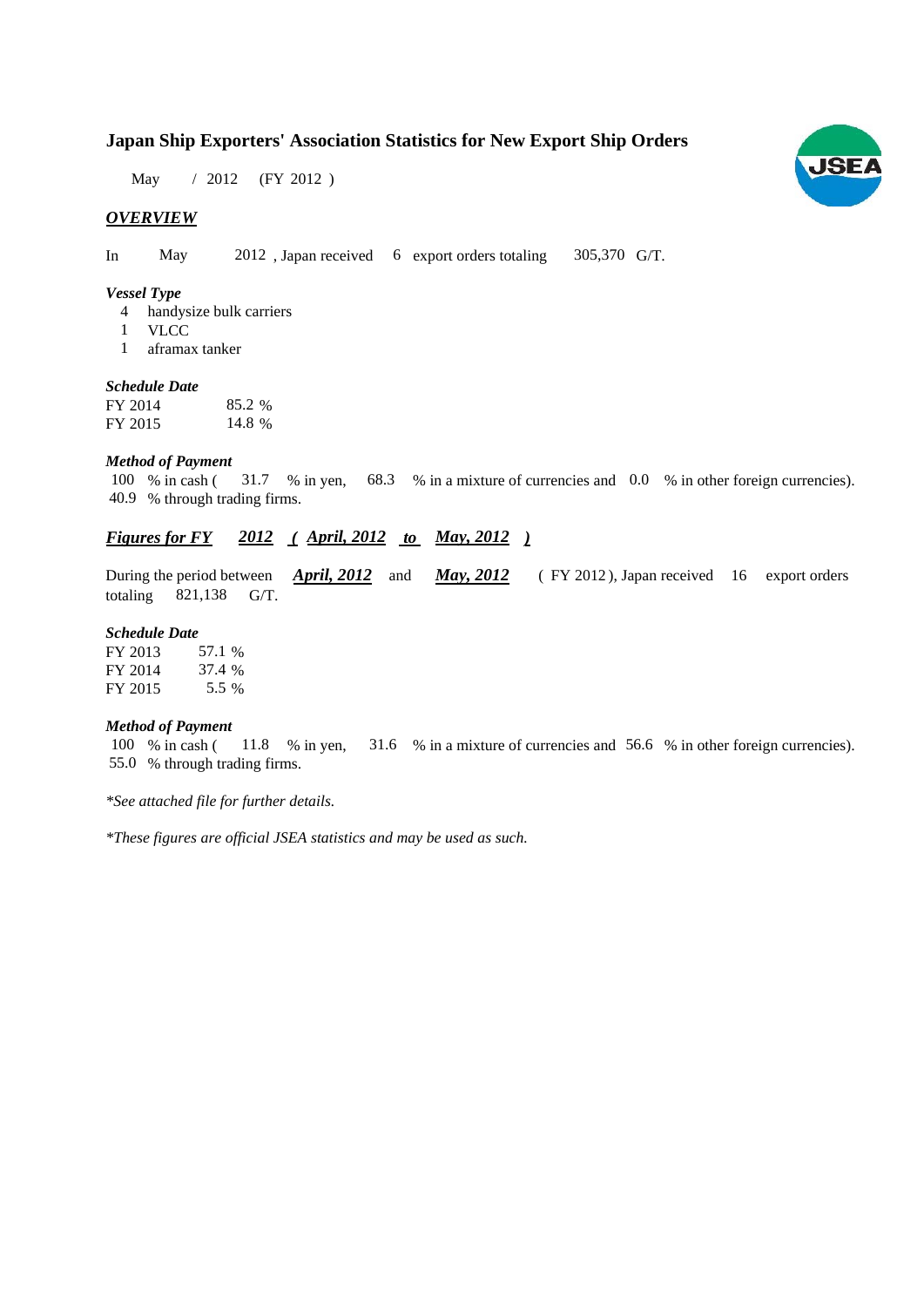## New Export Orders Placed in May 2012 (FY 2012) Based on Fiscal Year

| Description             |     | Apr 11 to Mar 12 |     | Apr 11 to Jan 12 |     | February 2012 |     | March 2012 |     | April 2012 |     | May 2012 |     | Apr 12 to May 12 |                 | Jan $12$ to May $12$ |
|-------------------------|-----|------------------|-----|------------------|-----|---------------|-----|------------|-----|------------|-----|----------|-----|------------------|-----------------|----------------------|
|                         | No. | G/T              | No. | G/T              | No. | G/T           | No. | G/T        | No. | G/T        | No. | G/T      | No. | G/T              | No.             | G/T                  |
| <b>General Cargos</b>   |     | 672.972          |     | 552,422          |     | 61.050        |     | 59,500     |     |            |     |          |     |                  |                 | 120,550              |
| <b>Bulk Carriers</b>    | 176 | 6,650,098        | 151 | 5,658,050        |     | 309,590       | 16  | 682,458    |     | 468,768    |     | 85,570   |     | 554,338          | 50 <sup>I</sup> | 2,148,186            |
| Tankers                 |     | 455,236          |     | 50,400           |     | 28,736        |     | 376,100    |     | 47,000     |     | 219,800  |     | 266,800          |                 | 719,936              |
| Combined Carriers       |     |                  |     |                  |     |               |     |            |     |            |     |          |     |                  |                 |                      |
| Others                  |     | 302,200          |     | 302,200          |     |               |     |            |     |            |     |          |     |                  |                 |                      |
| Total                   | 198 | 8,080,506        | 166 | 6,563,072        |     | 399,376       | 211 | 1,118,058  | 10  | 515,768    |     | 305,370  | 16  | 821,138          | 61              | 2,988,672            |
| $FY 2012 / FY 2011$ (%) |     | $*65.1$          |     | 60.4             |     | 76.9          |     | 108.6      |     | 56.5       |     | 55.4     |     | 90.0             |                 | $** 66.2$            |
| In CGT                  |     | 3,929,443        |     | 3,274,228        |     | 201,210       |     | 454,005    |     | 222,809    |     | 120,200  |     | 343,009          |                 | 1,273,673            |

*Figures for shipbuilding orders of 500 G/T and over for export as steel vessels placed with JSEA members are covered.*

\*FY 2011/FY2010

\*\*Calendar Year 2012

JSEA (June 2012)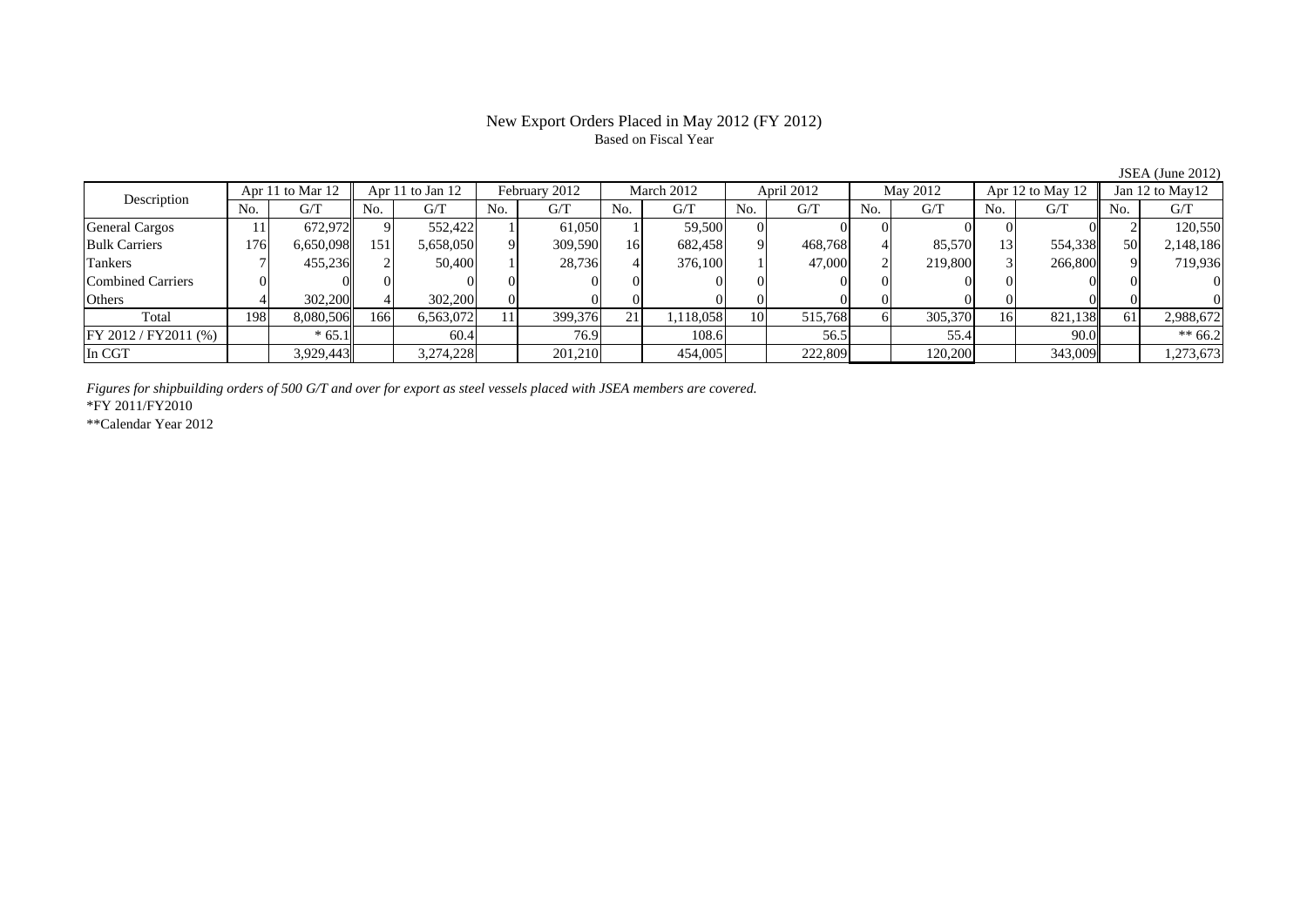#### Export Ships Delivered in May 2012 (FY 2012) Based on Fiscal Year

No. G/T No. G/T No. G/T No. G/T No. G/T No. G/T No. G/T No. G/T $G/T$ General Cargos ( 19 1,008,576 18 948,445 1 60,131 0 0 1 60,131 2 138,687 3 198,818 6 431,500 Bulk Carriers 279 11,594,200 224 9,176,246 24 885,869 31 1,532,085 33 1,392,556 24 995,209 57 2,387,765 149 6,366,990 Tankers | 55| 3,325,557|| 48| 3,029,124| 2| 75,584| 5| 220,849| 5| 333,984| 1| 156,975| 6| 490,959|| 16| 885,770 Combined Carriers 0 0 0 0 0 0 0 0 0 0 0 0 0 0 0 0Others 0 0 0 0 0 0 0 0 0 0 0 0 0 0 0 0Total 353 15,928,333 290 13,153,815 27 1,021,584 36 1,752,934 39 1,786,671 27 1,290,871 66 3,077,542 171 7,684,260 FY 2012 / FY2011 (%) \* 92.8 93.3 93.3 98.5 98.1 98.1 139.6 92.0 114.7 \*\* 98.4 In CGT | | 7,084,729|| | 5,843,288| | 493,489| | 747,952| | 778,815| | 553,417| | 1,332,232|| | 3,401,335 Description Apr 11 to Mar 12 Apr 11 to Jan 12 February 2012 March 2012 April 2012 May 2012 Apr 12 to May 12 Jan 12 to May 12

*Deliveries of new shipbuilding orders of 500 G/T and over for export as steel vessels placed with JSEA members are covered.*

\*FY 2011/FY2010

\*\*Calendar Year 2012

JSEA (June 2012)